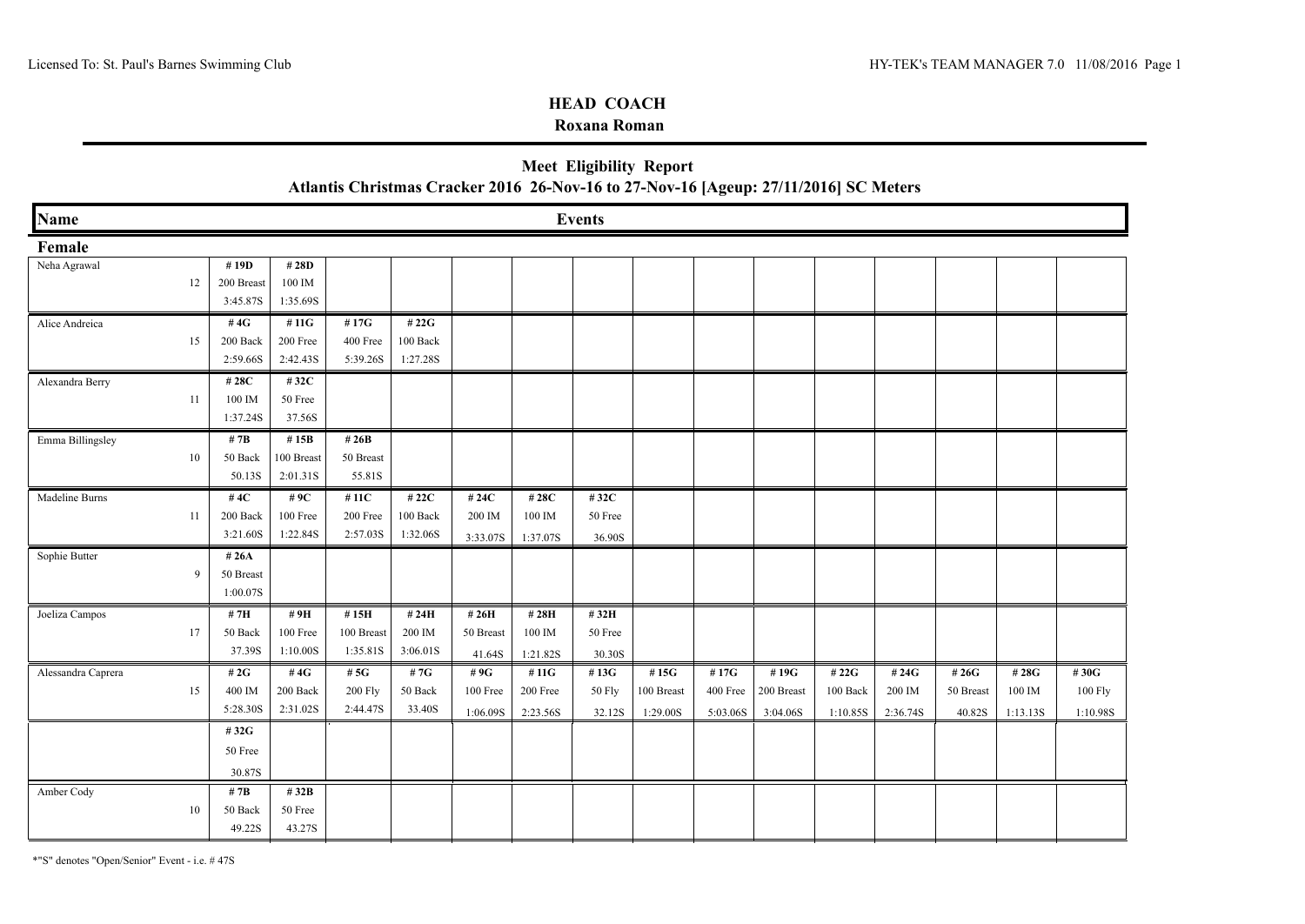### **Roxana Roman**

|                   |    |                                 |                                | Atlantis Christmas Cracker 2016 26-Nov-16 to 27-Nov-16 [Ageup: 27/11/2016] SC Meters |                                 |                                |                              |                                |                               |                             |                              |                            |                           |  |  |
|-------------------|----|---------------------------------|--------------------------------|--------------------------------------------------------------------------------------|---------------------------------|--------------------------------|------------------------------|--------------------------------|-------------------------------|-----------------------------|------------------------------|----------------------------|---------------------------|--|--|
| Name              |    |                                 |                                |                                                                                      |                                 |                                |                              | <b>Events</b>                  |                               |                             |                              |                            |                           |  |  |
| Lana Coulter      | 9  | #13A<br><b>50 Fly</b><br>53.00S |                                |                                                                                      |                                 |                                |                              |                                |                               |                             |                              |                            |                           |  |  |
| Anna Coutts       | 15 | #4G<br>200 Back<br>2:41.66S     | #7G<br>50 Back<br>37.42S       | #9G<br>100 Free<br>1:11.72S                                                          | #11G<br>200 Free<br>2:26.97S    | #15G<br>100 Breast<br>1:30.44S | #17G<br>400 Free<br>5:21.84S | #19G<br>200 Breast<br>3:09.34S | # 22G<br>100 Back<br>1:20.39S | # 24G<br>200 IM<br>2:56.47S | # 26G<br>50 Breast<br>42.50S | #28G<br>100 IM<br>1:23.38S | #32G<br>50 Free<br>33.25S |  |  |
| Charlotte Crocker | 12 | #32D<br>50 Free<br>37.05S       |                                |                                                                                      |                                 |                                |                              |                                |                               |                             |                              |                            |                           |  |  |
| Eleanor Crump     | 14 | # 7F<br>50 Back<br>39.30S       | # 9F<br>100 Free<br>1:14.54S   | # 11F<br>200 Free<br>2:48.91S                                                        | #13F<br>50 Fly<br>37.26S        | #22F<br>100 Back<br>1:26.86S   | #32F<br>50 Free<br>32.27S    |                                |                               |                             |                              |                            |                           |  |  |
| Sophie Darke      | 12 | #7D<br>50 Back<br>40.87S        | # 9D<br>100 Free<br>1:18.56S   | #11D<br>200 Free<br>2:54.43S                                                         | #19D<br>200 Breast<br>3:48.00S  | #22D<br>100 Back<br>1:31.25S   | #26D<br>50 Breast<br>48.63S  | #32D<br>50 Free<br>35.25S      |                               |                             |                              |                            |                           |  |  |
| Cassia Deakins    | 12 | #11D<br>200 Free<br>2:48.62S    | #15D<br>100 Breast<br>1:44.01S | #32D<br>50 Free<br>33.92S                                                            |                                 |                                |                              |                                |                               |                             |                              |                            |                           |  |  |
| Stella Dimitroff  | 13 | #32E<br>50 Free<br>34.75S       |                                |                                                                                      |                                 |                                |                              |                                |                               |                             |                              |                            |                           |  |  |
| Olivia Eddy       | 9  | # 7A<br>50 Back<br>45.94S       | #11A<br>200 Free<br>3:03.02S   | #15A<br>100 Breast<br>1:47.52S                                                       | # $22A$<br>100 Back<br>1:37.30S | #26A<br>50 Breast<br>48.98S    | # 32A<br>50 Free<br>38.54S   |                                |                               |                             |                              |                            |                           |  |  |
| Helena Findlater  | 14 | #11F<br>200 Free<br>2:45.61S    | #17F<br>400 Free<br>5:48.37S   | #19F<br>200 Breast<br>3:37.54S                                                       | #24F<br>200 IM<br>3:08.82S      | #26F<br>50 Breast<br>47.08S    | #28F<br>100 IM<br>1:29.67S   |                                |                               |                             |                              |                            |                           |  |  |
| Lou Fontaine      | 13 | # 7E<br>50 Back<br>40.00S       | #32E<br>50 Free<br>34.81S      |                                                                                      |                                 |                                |                              |                                |                               |                             |                              |                            |                           |  |  |

# **Meet Eligibility Report**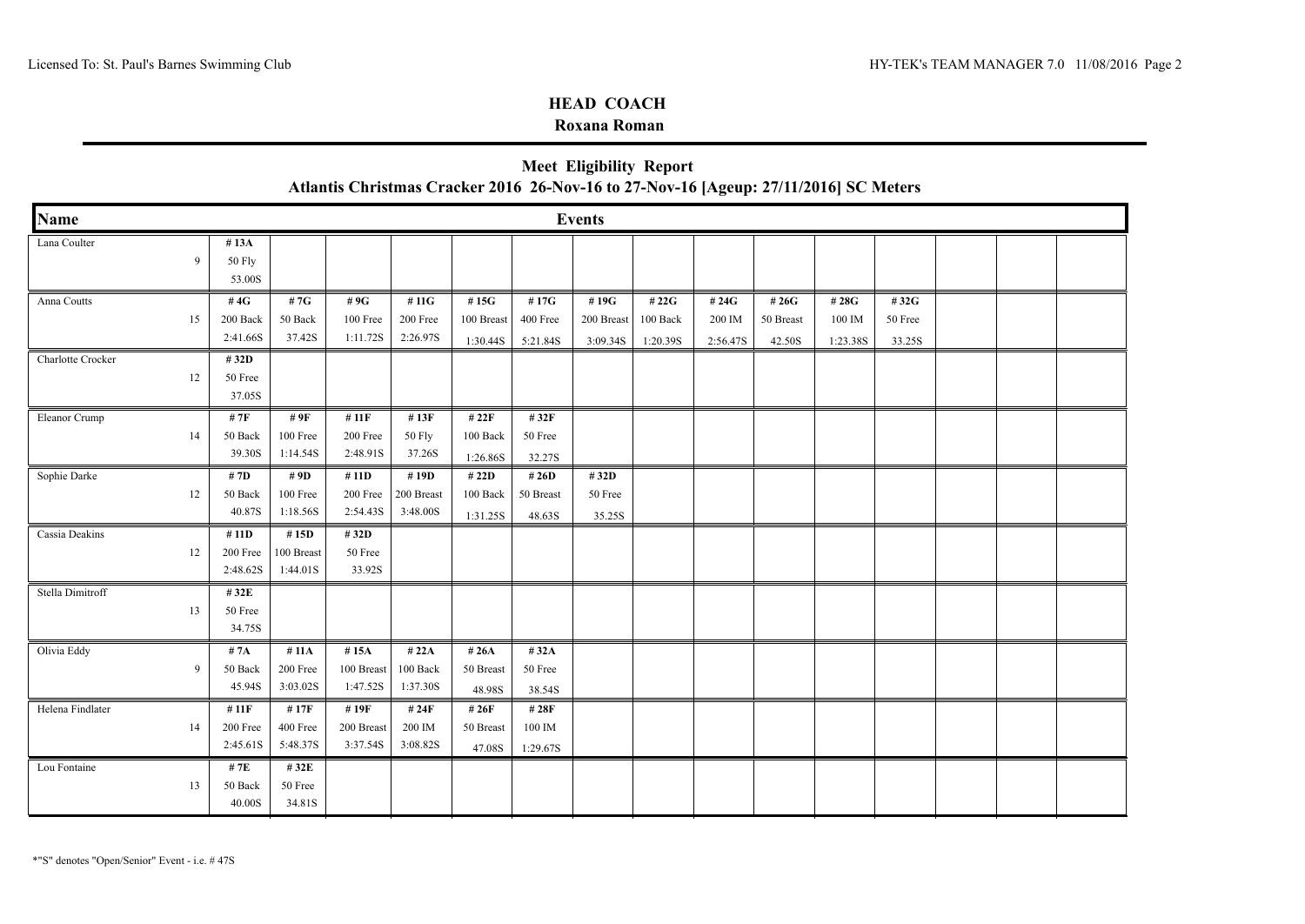### **Roxana Roman**

|                         |    |                                 |                               | Atlantis Christmas Cracker 2016 26-Nov-16 to 27-Nov-16 [Ageup: 27/11/2016] SC Meters |                               |                                |                                |                                |                                |                                |                                |                              |                             |                              |                            |                               |
|-------------------------|----|---------------------------------|-------------------------------|--------------------------------------------------------------------------------------|-------------------------------|--------------------------------|--------------------------------|--------------------------------|--------------------------------|--------------------------------|--------------------------------|------------------------------|-----------------------------|------------------------------|----------------------------|-------------------------------|
| <b>Name</b>             |    |                                 |                               |                                                                                      |                               |                                |                                | <b>Events</b>                  |                                |                                |                                |                              |                             |                              |                            |                               |
| Sarah Gailey            | 35 | #9H<br>100 Free<br>1:07.32S     | #32H<br>50 Free<br>31.83S     |                                                                                      |                               |                                |                                |                                |                                |                                |                                |                              |                             |                              |                            |                               |
| Tania Gordon            | 35 | # 9H<br>100 Free<br>1:10.25S    |                               |                                                                                      |                               |                                |                                |                                |                                |                                |                                |                              |                             |                              |                            |                               |
| Adelaida Gradillas      | 12 | # 2D<br>400 IM<br>5:40.26S      | #4D<br>200 Back<br>2:42.12S   | # $5D$<br><b>200 Fly</b><br>3:00.25S                                                 | # 7D<br>50 Back<br>35.72S     | # $9D$<br>100 Free<br>1:06.46S | # 11D<br>200 Free<br>2:17.62S  | #13D<br>50 Fly<br>33.76S       | #15D<br>100 Breast<br>1:28.87S | #17D<br>400 Free<br>4:58.46S   | #19D<br>200 Breast<br>3:06.52S | #22D<br>100 Back<br>1:14.28S | # 24D<br>200 IM<br>2:43.41S | # 26D<br>50 Breast<br>40.65S | #28D<br>100 IM<br>1:17.39S | #30D<br>$100$ Fly<br>1:18.18S |
|                         |    | #32D<br>50 Free<br>29.76S       |                               |                                                                                      |                               |                                |                                |                                |                                |                                |                                |                              |                             |                              |                            |                               |
| Yolanda Gradillas       | 9  | # $4A$<br>200 Back<br>3:43.44S  | #7A<br>50 Back<br>42.84S      | #9A<br>100 Free<br>1:22.20S                                                          | # 11A<br>200 Free<br>2:56.48S | #13A<br>50 Fly<br>47.13S       | #15A<br>100 Breast<br>1:57.72S | #17A<br>400 Free<br>6:09.26S   | #19A<br>200 Breast<br>4:21.56S | #22A<br>100 Back<br>1:36.13S   | #24A<br>200 IM<br>3:23.63S     | #26A<br>50 Breast<br>51.89S  | #28A<br>100 IM<br>1:39.38S  | #30A<br>100 Fly<br>1:46.23S  | #32A<br>50 Free<br>35.94S  |                               |
| Madeleine Grantham      | 12 | # 7D<br>50 Back<br>37.55S       | #9D<br>100 Free<br>1:09.71S   | #11D<br>200 Free<br>2:37.87S                                                         | #13D<br>50 Fly<br>35.12S      | #15D<br>100 Breast<br>1:28.39S | #17D<br>400 Free<br>6:10.78S   | #19D<br>200 Breast<br>3:17.95S | #22D<br>100 Back<br>1:22.78S   | # 24 $D$<br>200 IM<br>2:50.95S | # $26D$<br>50 Breast<br>39.35S | #28D<br>100 IM<br>1:20.57S   | #32D<br>50 Free<br>31.75S   |                              |                            |                               |
| Angie Gullick-Shibata   | 15 | #4G<br>200 Back<br>3:05.76S     | #7G<br>50 Back<br>37.69S      | #9G<br>100 Free<br>1:11.90S                                                          | #11G<br>200 Free<br>2:36.85S  | #19G<br>200 Breast<br>3:30.95S | # 22G<br>100 Back<br>1:25.59S  | # 24G<br>200 IM<br>3:02.30S    | #26G<br>50 Breast<br>45.75S    | # 28G<br>100 IM<br>1:25.68S    | #30G<br>100 Fly<br>1:28.41S    | #32G<br>50 Free<br>32.27S    |                             |                              |                            |                               |
| Rebecca Gullick-Shibata | 17 | #4H<br>200 Back<br>2:54.92S     | #9H<br>100 Free<br>1:08.06S   | #11H<br>200 Free<br>2:34.73S                                                         | #13H<br>50 Fly<br>35.04S      | #15H<br>100 Breast<br>1:30.85S | #19H<br>200 Breast<br>3:16.33S | # 22H<br>100 Back<br>1:23.59S  | #24H<br>200 IM<br>2:54.89S     | #26H<br>50 Breast<br>42.37S    | #28H<br>100 IM<br>1:20.47S     | #32H<br>50 Free<br>31.43S    |                             |                              |                            |                               |
| Imogen Hadley           | 11 | # 9 $C$<br>100 Free<br>1:26.12S | # 22C<br>100 Back<br>1:37.31S |                                                                                      |                               |                                |                                |                                |                                |                                |                                |                              |                             |                              |                            |                               |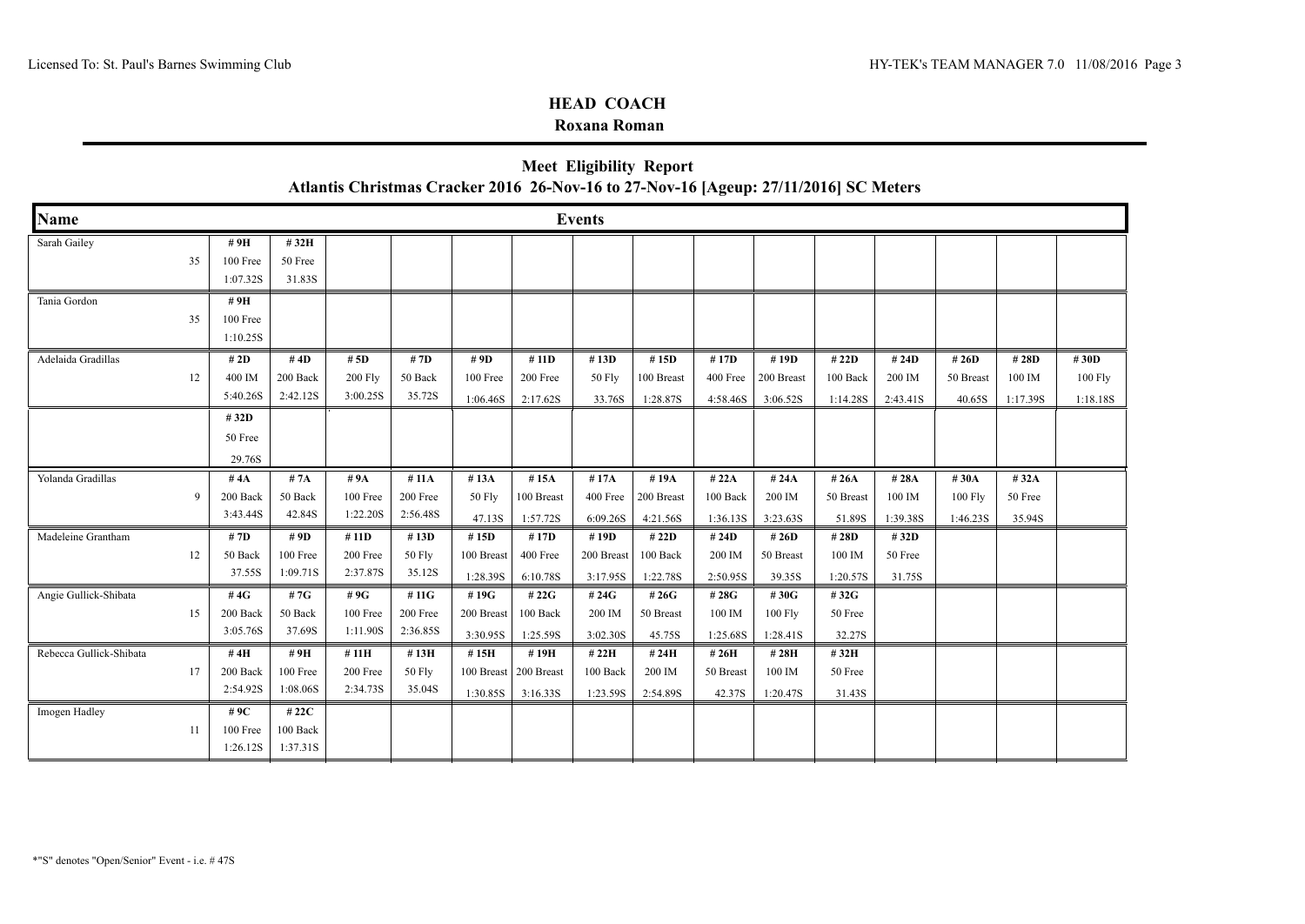### **Roxana Roman**

|                       | <b>Meet Eligibility Report</b><br>Atlantis Christmas Cracker 2016 26-Nov-16 to 27-Nov-16 [Ageup: 27/11/2016] SC Meters |                                |                                |                                      |                                  |                              |                                |                                 |                                |                               |                                |                               |                             |                              |                             |                             |
|-----------------------|------------------------------------------------------------------------------------------------------------------------|--------------------------------|--------------------------------|--------------------------------------|----------------------------------|------------------------------|--------------------------------|---------------------------------|--------------------------------|-------------------------------|--------------------------------|-------------------------------|-----------------------------|------------------------------|-----------------------------|-----------------------------|
| <b>Name</b>           |                                                                                                                        |                                |                                |                                      |                                  |                              |                                | <b>Events</b>                   |                                |                               |                                |                               |                             |                              |                             |                             |
| Kaitlyn Hanson-Puffer | 12                                                                                                                     | # 2D<br>400 IM<br>5:54.99S     | #4D<br>200 Back<br>2:47.53S    | # $5D$<br><b>200 Fly</b><br>3:23.43S | #7D<br>50 Back<br>37.36S         | # 9D<br>100 Free<br>1:08.95S | #11D<br>200 Free<br>2:23.09S   | #13D<br><b>50 Fly</b><br>35.68S | #15D<br>100 Breast<br>1:27.20S | #17D<br>400 Free<br>5:06.15S  | #19D<br>200 Breast<br>3:07.96S | # 22D<br>100 Back<br>1:20.09S | # 24D<br>200 IM<br>2:44.05S | # 26D<br>50 Breast<br>39.77S | # 28D<br>100 IM<br>1:19.54S | #30D<br>100 Fly<br>1:24.19S |
|                       |                                                                                                                        | #32D<br>50 Free<br>31.06S      |                                |                                      |                                  |                              |                                |                                 |                                |                               |                                |                               |                             |                              |                             |                             |
| Kyra Hanson-Puffer    | 10                                                                                                                     | #4B<br>200 Back<br>3:11.41S    | # $7B$<br>50 Back<br>42.63S    | # 9B<br>100 Free<br>1:17.92S         | # 11 $B$<br>200 Free<br>2:59.74S | #13B<br>50 Fly<br>45.71S     | #15B<br>100 Breast<br>1:43.39S | #17B<br>400 Free<br>6:14.40S    | #19B<br>200 Breast<br>3:50.11S | # 22B<br>100 Back<br>1:30.64S | #24B<br>200 IM<br>3:17.68S     | # 26B<br>50 Breast<br>49.09S  | #28B<br>100 IM<br>1:40.82S  | #32B<br>50 Free<br>34.96S    |                             |                             |
| Chelsea Ho            | 12                                                                                                                     | #13D<br>50 Fly<br>39.81S       | #32D<br>50 Free<br>36.13S      |                                      |                                  |                              |                                |                                 |                                |                               |                                |                               |                             |                              |                             |                             |
| Alexa Human           | 10                                                                                                                     | # 7B<br>50 Back<br>47.56S      | # 22B<br>100 Back<br>1:47.12S  |                                      |                                  |                              |                                |                                 |                                |                               |                                |                               |                             |                              |                             |                             |
| Liberty Hunter        | 16                                                                                                                     | #15H<br>100 Breast<br>1:36.39S | #19H<br>200 Breast<br>3:27.22S | #26H<br>50 Breast<br>42.37S          |                                  |                              |                                |                                 |                                |                               |                                |                               |                             |                              |                             |                             |
| Shelia Jansen         | 49                                                                                                                     | #9H<br>100 Free<br>1:07.28S    | #11H<br>200 Free<br>2:23.36S   | #13H<br>50 Fly<br>35.56S             | #17H<br>400 Free<br>5:06.21S     | # 24H<br>200 IM<br>2:53.78S  | #32H<br>50 Free<br>32.73S      |                                 |                                |                               |                                |                               |                             |                              |                             |                             |
| Bailie Jordan-Collins | 14                                                                                                                     | #15F<br>100 Breast<br>1:40.56S |                                |                                      |                                  |                              |                                |                                 |                                |                               |                                |                               |                             |                              |                             |                             |
| India Jubb            | 10                                                                                                                     | # $7B$<br>50 Back<br>51.29S    |                                |                                      |                                  |                              |                                |                                 |                                |                               |                                |                               |                             |                              |                             |                             |
| Nikki Kani            | 12                                                                                                                     | # 7D<br>50 Back<br>38.81S      | #13D<br>50 Fly<br>41.37S       | # 26D<br>50 Breast<br>46.29S         | #32D<br>50 Free<br>35.31S        |                              |                                |                                 |                                |                               |                                |                               |                             |                              |                             |                             |

# **Meet Eligibility Report**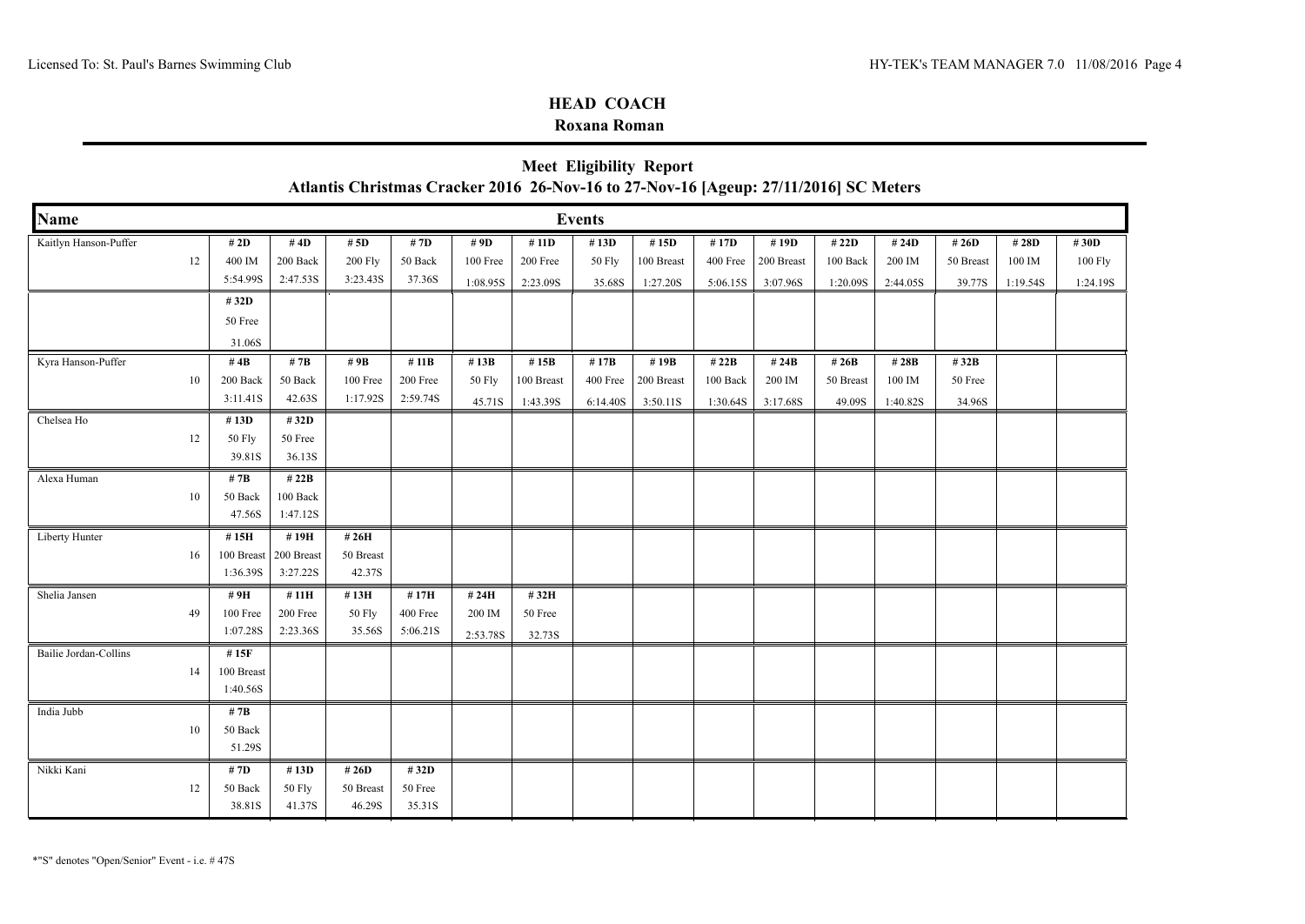### **Roxana Roman**

|                   | <b>NIEGL ENGIBILITY REPORT</b><br>Atlantis Christmas Cracker 2016 26-Nov-16 to 27-Nov-16 [Ageup: 27/11/2016] SC Meters |                                |                                |                                |                                |                               |                              |                                             |                              |                                |                                           |                             |                             |                             |                               |                           |
|-------------------|------------------------------------------------------------------------------------------------------------------------|--------------------------------|--------------------------------|--------------------------------|--------------------------------|-------------------------------|------------------------------|---------------------------------------------|------------------------------|--------------------------------|-------------------------------------------|-----------------------------|-----------------------------|-----------------------------|-------------------------------|---------------------------|
| <b>Name</b>       |                                                                                                                        |                                |                                |                                |                                |                               |                              | <b>Events</b>                               |                              |                                |                                           |                             |                             |                             |                               |                           |
| Matilda Lack      | 11                                                                                                                     | #7C<br>50 Back<br>42.23S       | #11C<br>200 Free<br>3:03.76S   | #15C<br>100 Breast<br>1:42.96S | #22C<br>100 Back<br>1:32.29S   | #26C<br>50 Breast<br>47.15S   | #28C<br>100 IM<br>1:32.62S   | #32C<br>50 Free<br>37.36S                   |                              |                                |                                           |                             |                             |                             |                               |                           |
| Amie Lauder       | 11                                                                                                                     | # 28C<br>100 IM<br>1:40.00S    |                                |                                |                                |                               |                              |                                             |                              |                                |                                           |                             |                             |                             |                               |                           |
| Lydia Loughran    | 11                                                                                                                     | # $2C$<br>400 IM<br>6:55.11S   | #4C<br>200 Back<br>3:10.41S    | #7C<br>50 Back<br>42.93S       | #9C<br>100 Free<br>1:16.33S    | #11C<br>200 Free<br>2:48.36S  | #13C<br>50 Fly<br>39.40S     | #15C<br>100 Breast<br>1:50.25S              | #17C<br>400 Free<br>6:05.06S | #19C<br>200 Breast<br>3:45.62S | # 22C<br>100 Back<br>1:28.79S             | # 24C<br>200 IM<br>3:08.51S | #26C<br>50 Breast<br>48.63S | # 28C<br>100 IM<br>1:32.95S | #30C<br>$100$ Fly<br>1:32.38S | #32C<br>50 Free<br>35.37S |
| Sophia Matthewson | 10                                                                                                                     | # $7B$<br>50 Back<br>47.60S    |                                |                                |                                |                               |                              |                                             |                              |                                |                                           |                             |                             |                             |                               |                           |
| Alice McCarthy    | 12                                                                                                                     | # 7D<br>50 Back<br>41.00S      |                                |                                |                                |                               |                              |                                             |                              |                                |                                           |                             |                             |                             |                               |                           |
| Elaine McDaid     | 57                                                                                                                     | #15H<br>100 Breast<br>1:29.92S | #26H<br>50 Breast<br>40.63S    |                                |                                |                               |                              |                                             |                              |                                |                                           |                             |                             |                             |                               |                           |
| Zoe McDonald      | 10                                                                                                                     | # $7B$<br>50 Back<br>47.81S    | # $26B$<br>50 Breast<br>51.75S | #32B<br>50 Free<br>39.75S      |                                |                               |                              |                                             |                              |                                |                                           |                             |                             |                             |                               |                           |
| Molly McPhillips  | 13                                                                                                                     | #4E<br>200 Back<br>3:01.17S    | # 7E<br>50 Back<br>38.75S      | #15E<br>100 Breast<br>1:36.52S | #19E<br>200 Breast<br>3:28.47S | # 22E<br>100 Back<br>1:23.86S | # 26E<br>50 Breast<br>41.88S | # 28E<br>100 IM<br>1:27.01S                 | #32E<br>50 Free<br>34.99S    |                                |                                           |                             |                             |                             |                               |                           |
| Lara Mokbel       | 10                                                                                                                     | #13B<br>50 Fly<br>48.81S       | #32B<br>50 Free<br>40.57S      |                                |                                |                               |                              |                                             |                              |                                |                                           |                             |                             |                             |                               |                           |
| Seraphina Monson  | 18                                                                                                                     | #2H<br>400 IM<br>6:09.67S      | #4H<br>200 Back<br>2:43.11S    | #7H<br>50 Back<br>34.95S       | #9H<br>100 Free<br>1:09.39S    | #11H<br>200 Free<br>2:29.15S  | #13H<br>50 Fly<br>35.58S     | #15H<br>$100\,\,\mathrm{Breat}$<br>1:36.95S | #17H<br>400 Free<br>5:29.09S | #19H<br>200 Breast             | #22H<br>100 Back<br>$3:27.24S$   1:15.48S | #24H<br>200 IM<br>2:50.32S  | #26H<br>50 Breast<br>44.01S | #28H<br>100 IM<br>1:21.22S  | #32H<br>50 Free<br>31.20S     |                           |

# **Meet Eligibility Report**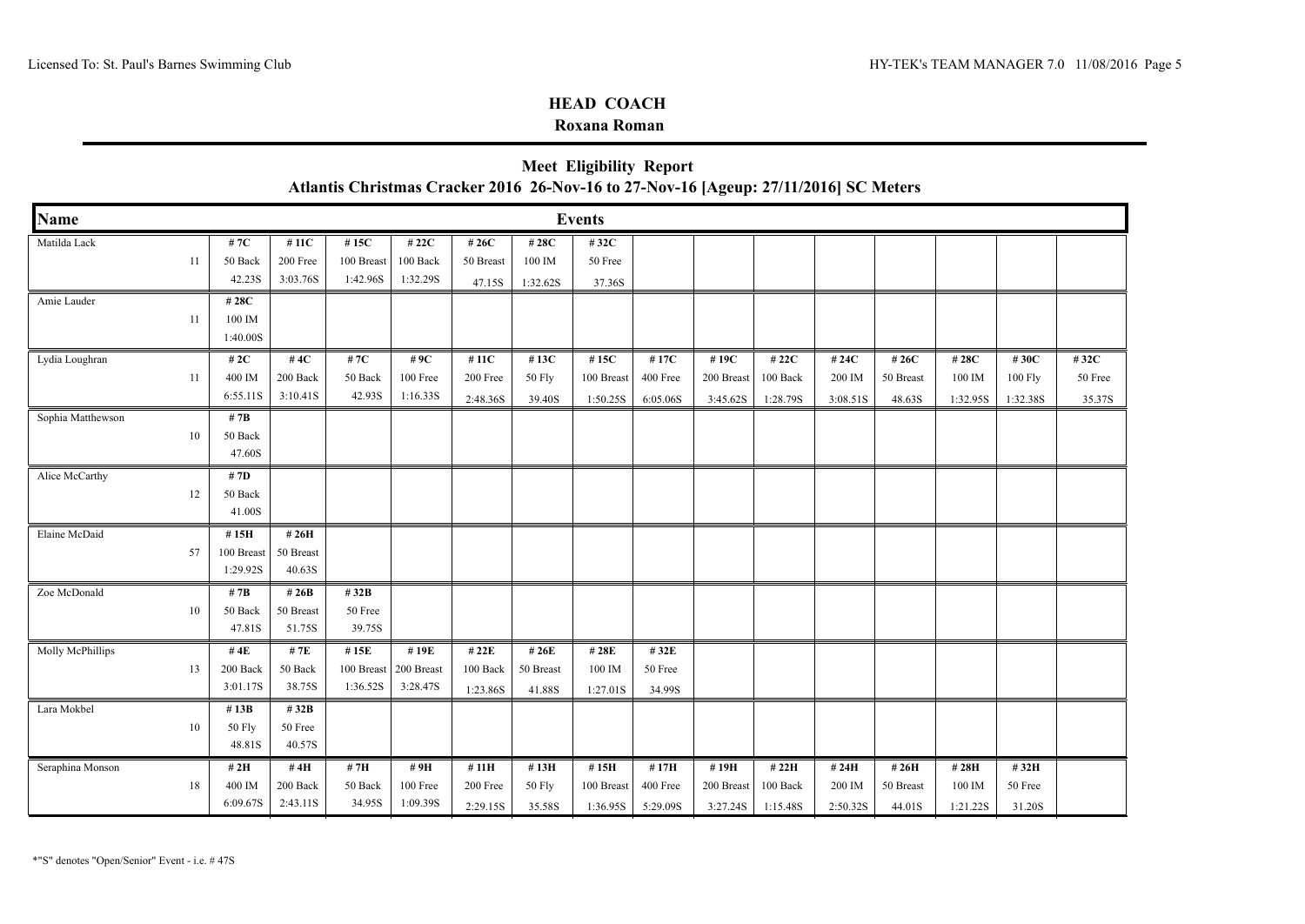### **Roxana Roman**

|                          |    |                                |                             | Atlantis Christmas Cracker 2016 26-Nov-16 to 27-Nov-16 [Ageup: 27/11/2016] SC Meters |                                   |                               |                           |                                |                              |                                |                               |                             |                              |                             |                           |  |
|--------------------------|----|--------------------------------|-----------------------------|--------------------------------------------------------------------------------------|-----------------------------------|-------------------------------|---------------------------|--------------------------------|------------------------------|--------------------------------|-------------------------------|-----------------------------|------------------------------|-----------------------------|---------------------------|--|
| <b>Name</b>              |    |                                |                             |                                                                                      |                                   |                               |                           | <b>Events</b>                  |                              |                                |                               |                             |                              |                             |                           |  |
| Erica Moran              | 10 | # $26B$<br>50 Breast<br>54.20S |                             |                                                                                      |                                   |                               |                           |                                |                              |                                |                               |                             |                              |                             |                           |  |
| Kiera Nash               | 9  | #26A<br>50 Breast<br>1:02.99S  |                             |                                                                                      |                                   |                               |                           |                                |                              |                                |                               |                             |                              |                             |                           |  |
| Olivia Nicholls          | 14 | # 9F<br>100 Free<br>1:17.56S   | #32F<br>50 Free<br>33.56S   |                                                                                      |                                   |                               |                           |                                |                              |                                |                               |                             |                              |                             |                           |  |
| Lara Orlandi             | 10 | # $7B$<br>50 Back<br>47.50S    | #9B<br>100 Free<br>1:37.04S | #13B<br>50 Fly<br>48.01S                                                             | #15 $B$<br>100 Breast<br>2:02.80S | # 28B<br>100 IM<br>1:44.18S   | #32B<br>50 Free<br>41.44S |                                |                              |                                |                               |                             |                              |                             |                           |  |
| Anna Owens               | 12 | # 2D<br>400 IM<br>6:05.42S     | #4D<br>200 Back<br>3:06.88S | # 7D<br>50 Back<br>42.23S                                                            | # 9D<br>100 Free<br>1:12.03S      | # 11D<br>200 Free<br>2:30.95S | #13D<br>50 Fly<br>39.47S  | #15D<br>100 Breast<br>1:30.73S | #17D<br>400 Free<br>5:13.10S | #19D<br>200 Breast<br>3:08.54S | # 22D<br>100 Back<br>1:30.42S | # 24D<br>200 IM<br>2:57.14S | # 26D<br>50 Breast<br>42.03S | # 28D<br>100 IM<br>1:23.02S | #32D<br>50 Free<br>33.44S |  |
| Madeleine Parker         | 9  | # 7A<br>50 Back<br>46.98S      | #32A<br>50 Free<br>42.11S   |                                                                                      |                                   |                               |                           |                                |                              |                                |                               |                             |                              |                             |                           |  |
| Georgia Parker           | 9  | #32A<br>50 Free<br>46.95S      |                             |                                                                                      |                                   |                               |                           |                                |                              |                                |                               |                             |                              |                             |                           |  |
| Scarlett Parkinson-Smith | 11 | #15C<br>100 Breast<br>1:44.27S | #26C<br>50 Breast<br>47.59S | #28C<br>100 IM<br>1:36.44S                                                           | #32C<br>50 Free<br>36.14S         |                               |                           |                                |                              |                                |                               |                             |                              |                             |                           |  |
| Sandy Parkinson-Smith    | 14 | #7F<br>50 Back<br>39.38S       | #32F<br>50 Free<br>33.00S   |                                                                                      |                                   |                               |                           |                                |                              |                                |                               |                             |                              |                             |                           |  |
| Dorota Pasek-Loughran    | 47 | #17H<br>400 Free<br>5:54.17S   |                             |                                                                                      |                                   |                               |                           |                                |                              |                                |                               |                             |                              |                             |                           |  |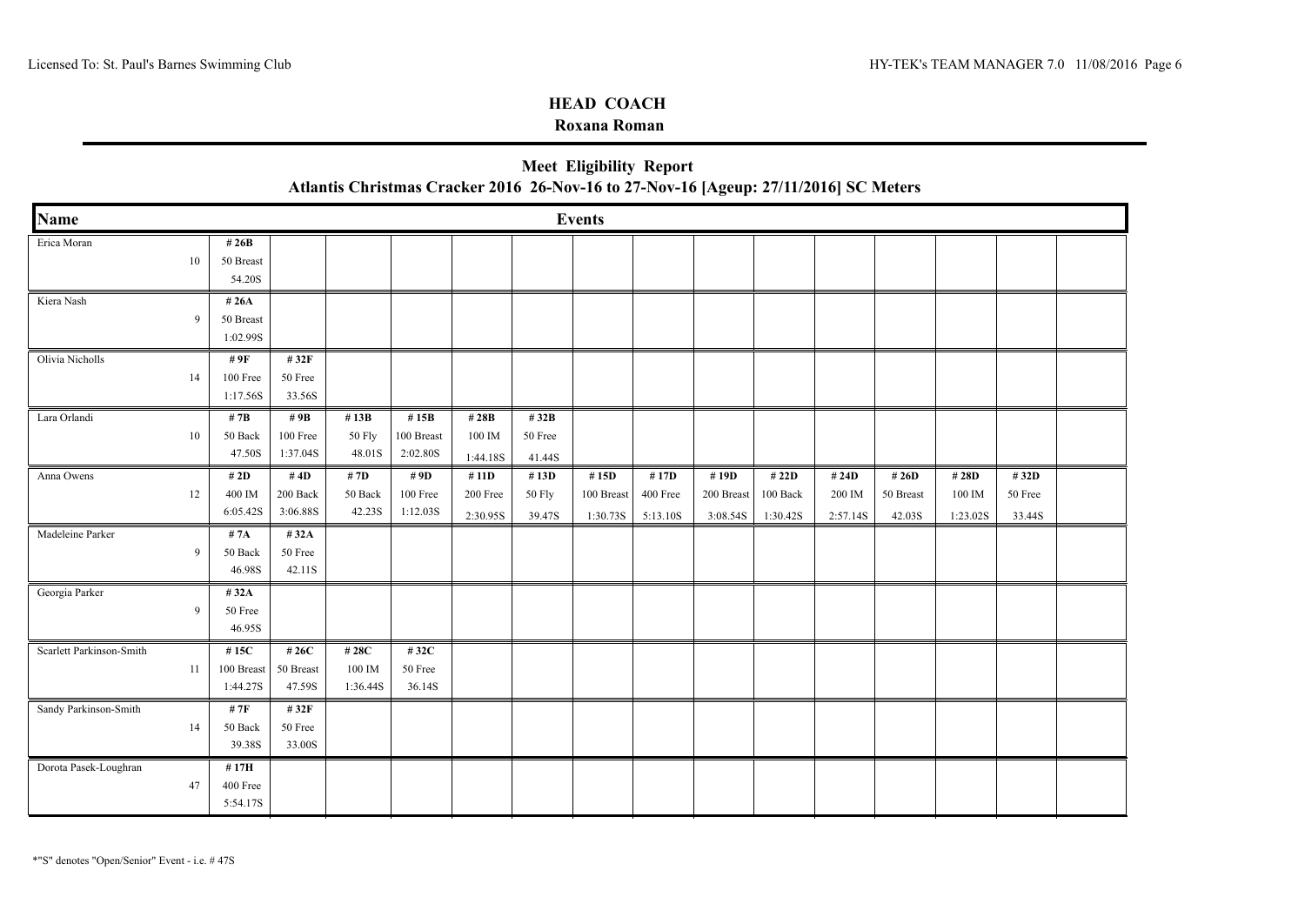### **Roxana Roman**

|                         |    |                   |                      | Atlantis Christmas Cracker 2016 26-Nov-16 to 27-Nov-16 [Ageup: 27/11/2016] SC Meters |                   |          |            |            | Meet Eligibility Report |          |            |                   |          |           |          |           |
|-------------------------|----|-------------------|----------------------|--------------------------------------------------------------------------------------|-------------------|----------|------------|------------|-------------------------|----------|------------|-------------------|----------|-----------|----------|-----------|
| Name                    |    |                   |                      |                                                                                      |                   |          |            | Events     |                         |          |            |                   |          |           |          |           |
| Grace Pattle            |    | # 7B              | # 9B                 | #13B                                                                                 | #32B              |          |            |            |                         |          |            |                   |          |           |          |           |
|                         | 10 | 50 Back<br>46.25S | 100 Free<br>1:31.06S | 50 Fly<br>43.69S                                                                     | 50 Free<br>41.63S |          |            |            |                         |          |            |                   |          |           |          |           |
| Catalina Pauwels        |    | #4D               | # 5D                 | # 7D                                                                                 | # 9D              | #11D     | #15D       | #17D       | #19D                    | #22D     | # $24D$    | #26D              | #28D     | #30D      | #32D     |           |
|                         | 12 | 200 Back          | <b>200 Fly</b>       | 50 Back                                                                              | 100 Free          | 200 Free | 100 Breast | 400 Free   | 200 Breast              | 100 Back | 200 IM     | 50 Breast         | 100 IM   | $100$ Fly | 50 Free  |           |
|                         |    | 2:59.38S          | 3:32.08S             | 37.50S                                                                               | 1:14.63S          | 2:37.90S | 1:39.50S   | 5:42.62S   | 3:35.81S                | 1:31.29S | 2:59.88S   | 46.25S            | 1:25.94S | 1:34.64S  | 34.70S   |           |
| <b>Emilie Pauwels</b>   |    | # $2G$            | #4G                  | # $5G$                                                                               | #7G               | #9G      | #11G       | #13G       | #15G                    | #17G     | #19G       | #22G              | #24G     | #26G      | #28G     | #32G      |
|                         | 15 | 400 IM            | 200 Back             | <b>200 Fly</b>                                                                       | 50 Back           | 100 Free | 200 Free   | 50 Fly     | 100 Breast              | 400 Free | 200 Breast | 100 Back          | 200 IM   | 50 Breast | 100 IM   | 50 Free   |
|                         |    | 5:52.38S          | 2:54.00S             | 3:03.34S                                                                             | 35.06S            | 1:14.19S | 2:29.88S   | 34.41S     | 1:38.16S                | 5:34.74S | 3:00.94S   | 1:17.81S          | 2:48.93S | 41.50S    | 1:23.47S | 31.44S    |
| <b>Ysaline Pauwels</b>  |    | # 2B              | #4 $B$               | # 5B                                                                                 | # 7B              | #9B      | #11B       | #13B       | #15B                    | #17B     | #19B       | #22B              | # 24B    | #26B      | #28B     | #32B      |
|                         | 10 | 400 IM            | 200 Back             | <b>200 Fly</b>                                                                       | 50 Back           | 100 Free | 200 Free   | 50 Fly     | 100 Breast              | 400 Free | 200 Breast | 100 Back          | 200 IM   | 50 Breast | 100 IM   | 50 Free   |
|                         |    | 7:18.25S          | 3:30.18S             | 4:07.32S                                                                             | 43.44S            | 1:30.42S | 3:14.75S   | 44.47S     | 1:59.37S                | 6:59.31S | 3:49.93S   | 1:41.63S          | 3:34.44S | 52.44S    | 1:39.12S | 38.37S    |
| Arabella Peak-Smylie    |    | #2F               | #4 $F$               | # $5F$                                                                               | # 7F              | # 9F     | # 11F      | #13F       | #15F                    | #17F     | #19F       | # 22F             | # 24F    | # 26F     | #28F     | #30F      |
|                         | 14 | 400 IM            | 200 Back             | 200 Fly                                                                              | 50 Back           | 100 Free | 200 Free   | 50 Fly     | 100 Breast              | 400 Free | 200 Breast | $100\text{ Back}$ | 200 IM   | 50 Breast | 100 IM   | $100$ Fly |
|                         |    | 5:51.75S          | 2:40.27S             | 3:04.25S                                                                             | 35.12S            | 1:07.00S | 2:23.69S   | 34.81S     | 1:31.32S                | 5:08.07S | 3:13.06S   | 1:16.74S          | 2:44.81S | 41.57S    | 1:16.12S | 1:24.00S  |
|                         |    | #32F              |                      |                                                                                      |                   |          |            |            |                         |          |            |                   |          |           |          |           |
|                         |    | 50 Free           |                      |                                                                                      |                   |          |            |            |                         |          |            |                   |          |           |          |           |
|                         |    | 30.62S            |                      |                                                                                      |                   |          |            |            |                         |          |            |                   |          |           |          |           |
| Izabella Polgar-Wiseman |    | # 2E              | #4E                  | #5E                                                                                  | #7E               | #9E      | #11E       | #13E       | #15E                    | #17E     | #19E       | # 22E             | #24E     | # 26E     | #28E     | #30E      |
|                         | 13 | 400 IM            | 200 Back             | <b>200 Fly</b>                                                                       | 50 Back           | 100 Free | 200 Free   | 50 Fly     | 100 Breast              | 400 Free | 200 Breast | 100 Back          | 200 IM   | 50 Breast | 100 IM   | 100 Fly   |
|                         |    | 5:27.28S          | 2:51.14S             | 2:38.45S                                                                             | 36.71S            | 1:04.93S | 2:16.57S   | 34.76S     | 1:24.17S                | 4:45.68S | 2:58.88S   | 1:19.17S          | 2:34.69S | 39.54S    | 1:15.03S | 1:16.47S  |
|                         |    | #32E              |                      |                                                                                      |                   |          |            |            |                         |          |            |                   |          |           |          |           |
|                         |    | 50 Free           |                      |                                                                                      |                   |          |            |            |                         |          |            |                   |          |           |          |           |
|                         |    | 29.89S            |                      |                                                                                      |                   |          |            |            |                         |          |            |                   |          |           |          |           |
| Katie Proudlove         |    | # 2B              | #4 $B$               | # 7B                                                                                 | #9B               | #11B     | #13B       | #15B       | #19B                    | # $22B$  | #24B       | # 26B             | #28B     | #32B      |          |           |
|                         | 10 | 400 IM            | 200 Back             | 50 Back                                                                              | 100 Free          | 200 Free | 50 Fly     | 100 Breast | 200 Breast              | 100 Back | 200 IM     | 50 Breast         | 100 IM   | 50 Free   |          |           |
|                         |    | 7:14.38S          | 3:21.87S             | 42.75S                                                                               | 1:20.42S          | 2:59.02S | 47.92S     | 1:51.38S   | 4:11.52S                | 1:34.63S | 3:55.63S   | 49.18S            | 1:38.18S | 36.03S    |          |           |
| Jenny Read              |    | # 7F              | #13F                 | # 22F                                                                                | #32F              |          |            |            |                         |          |            |                   |          |           |          |           |
|                         | 14 | 50 Back           | 50 Fly               | 100 Back                                                                             | 50 Free           |          |            |            |                         |          |            |                   |          |           |          |           |
|                         |    | 39.31S            | 38.12S               | 1:27.38S                                                                             | 33.31S            |          |            |            |                         |          |            |                   |          |           |          |           |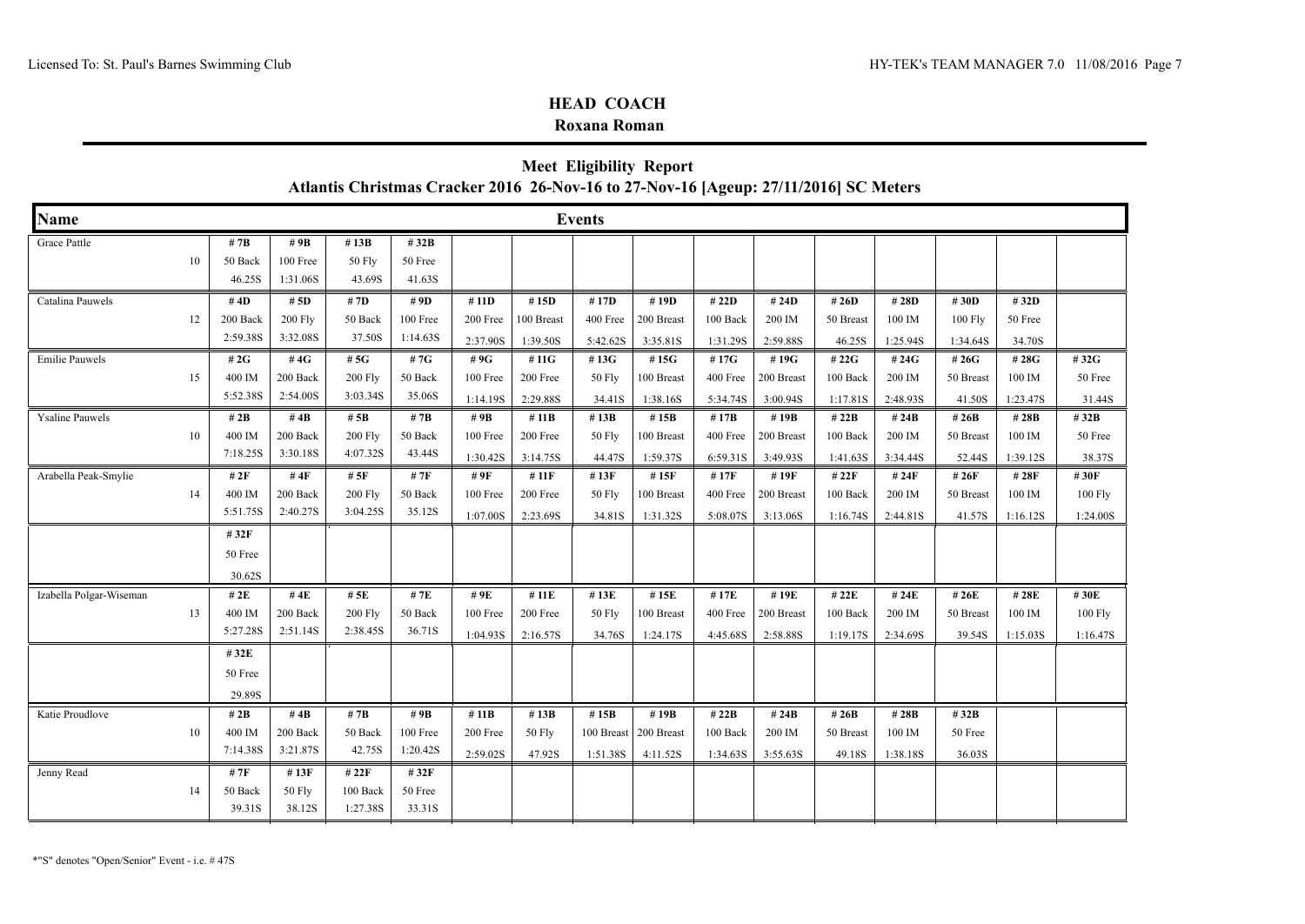### **Roxana Roman**

| Atlantis Christmas Cracker 2016 26-Nov-16 to 27-Nov-16 [Ageup: 27/11/2016] SC Meters |    |                                |                                |                                      |                                |                                |                               |                             |                                |                              |                                |                               |                             |                              |                             |                             |
|--------------------------------------------------------------------------------------|----|--------------------------------|--------------------------------|--------------------------------------|--------------------------------|--------------------------------|-------------------------------|-----------------------------|--------------------------------|------------------------------|--------------------------------|-------------------------------|-----------------------------|------------------------------|-----------------------------|-----------------------------|
| <b>Name</b>                                                                          |    |                                |                                |                                      |                                |                                |                               | <b>Events</b>               |                                |                              |                                |                               |                             |                              |                             |                             |
| <b>Beth Roberts</b>                                                                  | 12 | # 9D<br>100 Free<br>1:23.87S   | #22D<br>100 Back<br>1:30.50S   |                                      |                                |                                |                               |                             |                                |                              |                                |                               |                             |                              |                             |                             |
| Ambika Robinson                                                                      | 14 | #26F<br>50 Breast<br>46.12S    |                                |                                      |                                |                                |                               |                             |                                |                              |                                |                               |                             |                              |                             |                             |
| Rosalind Sambrook-Smith                                                              | 45 | #9H<br>100 Free<br>1:07.03S    | #11H<br>200 Free<br>2:28.57S   | #32H<br>50 Free<br>32.77S            |                                |                                |                               |                             |                                |                              |                                |                               |                             |                              |                             |                             |
| Isabella Sim                                                                         | 12 | # 7D<br>50 Back<br>41.50S      | # 9D<br>100 Free<br>1:18.13S   | #13D<br>50 Fly<br>39.19S             | #15D<br>100 Breast<br>1:36.12S | #19D<br>200 Breast<br>3:28.82S | # 22D<br>100 Back<br>1:30.75S | # 24D<br>200 IM<br>3:08.33S | # 26D<br>50 Breast<br>43.51S   | #28D<br>100 IM<br>1:26.25S   | #30D<br>100 Fly<br>1:33.18S    | #32D<br>50 Free<br>34.75S     |                             |                              |                             |                             |
| Sophia Staveley                                                                      | 10 | #4B<br>200 Back<br>3:46.77S    | #7B<br>50 Back<br>47.18S       | # 32 $B$<br>50 Free<br>41.50S        |                                |                                |                               |                             |                                |                              |                                |                               |                             |                              |                             |                             |
| Hannah Supple                                                                        | 13 | # 26E<br>50 Breast<br>47.82S   |                                |                                      |                                |                                |                               |                             |                                |                              |                                |                               |                             |                              |                             |                             |
| Orla Supple                                                                          | 15 | #15G<br>100 Breast<br>1:38.42S | #19G<br>200 Breast<br>3:25.53S | #26G<br>50 Breast<br>44.20S          |                                |                                |                               |                             |                                |                              |                                |                               |                             |                              |                             |                             |
| Rebecca Sweeney                                                                      | 12 | # 2D<br>400 IM<br>5:48.38S     | #4D<br>200 Back<br>2:47.25S    | # $5D$<br><b>200 Fly</b><br>2:49.73S | #7D<br>50 Back<br>36.83S       | # 9D<br>100 Free<br>1:09.31S   | #11D<br>200 Free<br>2:27.03S  | #13D<br>50 Fly<br>33.29S    | #15D<br>100 Breast<br>1:25.77S | #17D<br>400 Free<br>5:16.63S | #19D<br>200 Breast<br>3:05.12S | # 22D<br>100 Back<br>1:18.29S | # 24D<br>200 IM<br>2:43.65S | # 26D<br>50 Breast<br>39.28S | # 28D<br>100 IM<br>1:16.00S | #30D<br>100 Fly<br>1:15.96S |
|                                                                                      |    | #32D<br>50 Free<br>30.83S      |                                |                                      |                                |                                |                               |                             |                                |                              |                                |                               |                             |                              |                             |                             |
| Emily Thomson                                                                        | 9  | #26A<br>50 Breast<br>57.09S    |                                |                                      |                                |                                |                               |                             |                                |                              |                                |                               |                             |                              |                             |                             |

**Meet Eligibility Report**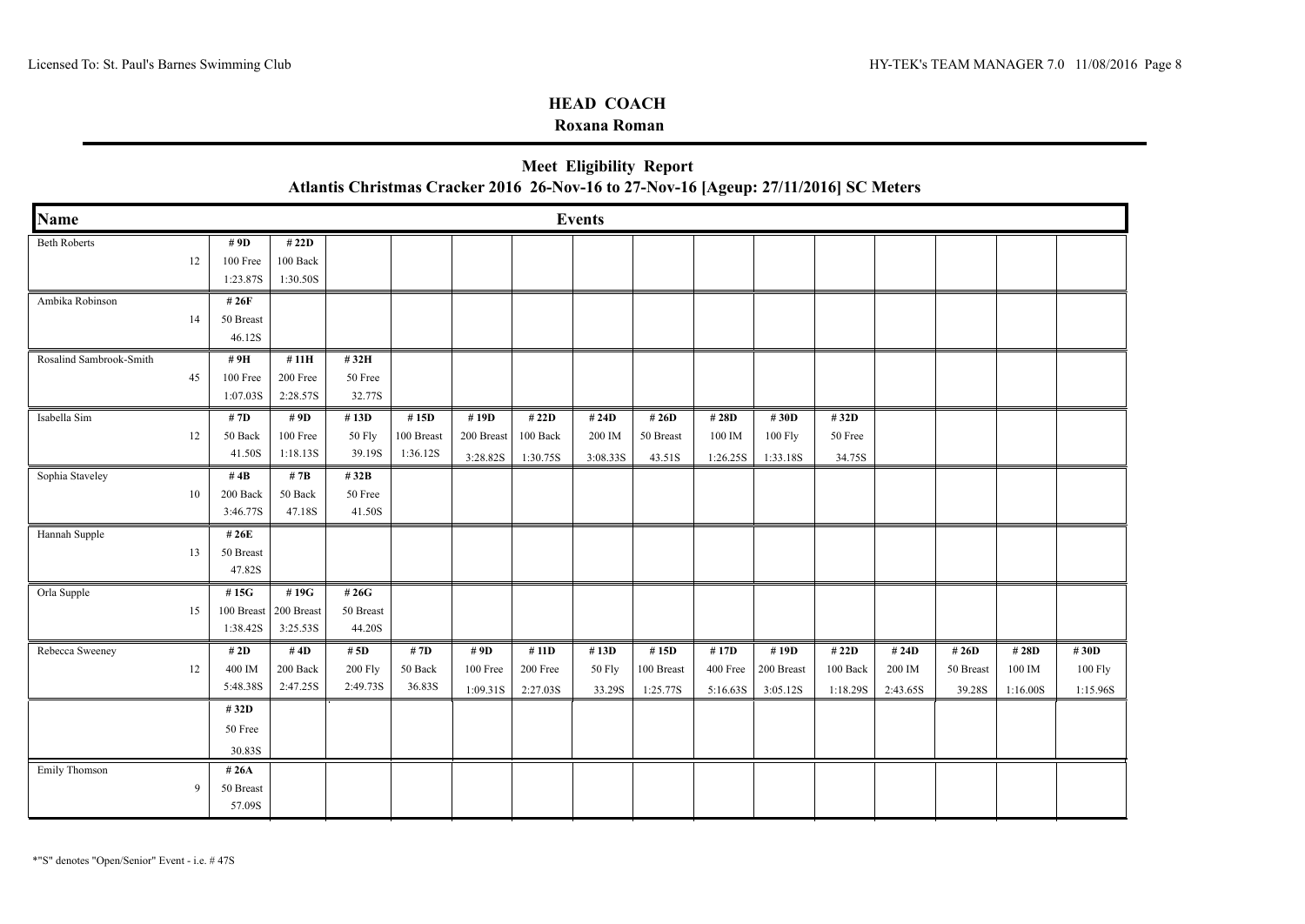### **Roxana Roman**

# **Meet Eligibility Report Atlantis Christmas Cracker 2016 26-Nov-16 to 27-Nov-16 [Ageup: 27/11/2016] SC Meters**

| $\mathbf{\mathbf{Name}}$ |            |          |  |  | <b>Events</b> |  |  |  |  |
|--------------------------|------------|----------|--|--|---------------|--|--|--|--|
| Charlotte Townsend       | #15A       |          |  |  |               |  |  |  |  |
|                          | 100 Breast |          |  |  |               |  |  |  |  |
|                          | 2:07.47S   |          |  |  |               |  |  |  |  |
| <b>Bridget Trefgarne</b> | # 4H       | # 22H    |  |  |               |  |  |  |  |
| 50                       | 200 Back   | 100 Back |  |  |               |  |  |  |  |
|                          | 2:51.40S   | 1:21.56S |  |  |               |  |  |  |  |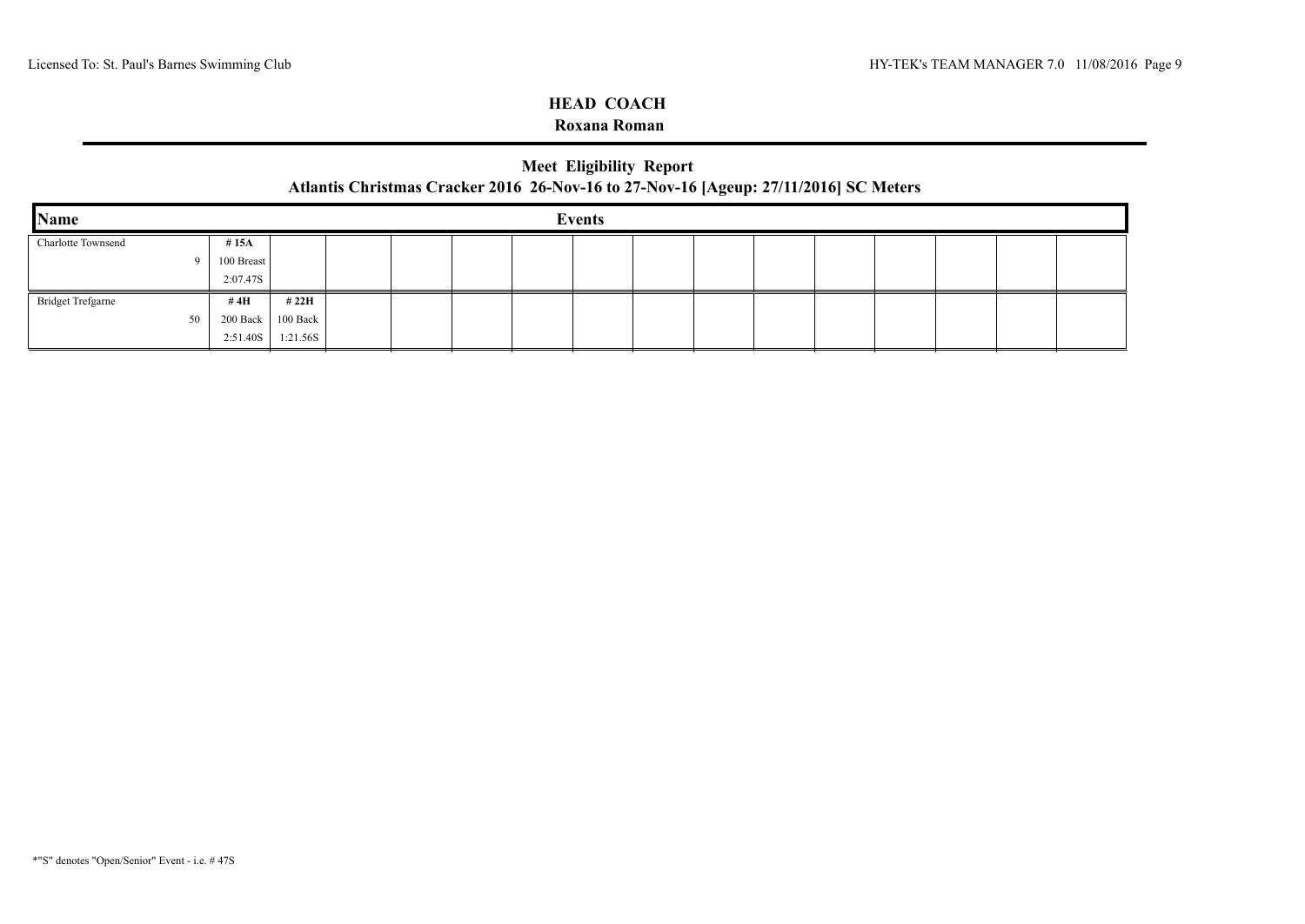#### **Roxana Roman**

# **Meet Eligibility Report Atlantis Christmas Cracker 2016 26-Nov-16 to 27-Nov-16 [Ageup: 27/11/2016] SC Meters**

| <b>Name</b>     |            |            |          |          |           |          | <b>Events</b> |          |          |          |          |         |            |          |        |
|-----------------|------------|------------|----------|----------|-----------|----------|---------------|----------|----------|----------|----------|---------|------------|----------|--------|
| Male            |            |            |          |          |           |          |               |          |          |          |          |         |            |          |        |
| Adam Benaben    | # $3F$     |            |          |          |           |          |               |          |          |          |          |         |            |          |        |
| 14              | 200 Breast |            |          |          |           |          |               |          |          |          |          |         |            |          |        |
|                 | 3:38.38S   |            |          |          |           |          |               |          |          |          |          |         |            |          |        |
| Julien Bouzid   | #1H        | # $3H$     | # 6H     | #8H      | #10H      | #12H     | #14H          | #16H     | #18H     | # 20H    | #21H     | #23H    | #25H       | #27H     | #29H   |
| 16              | 400 Free   | 200 Breast | 100 Back | 200 IM   | 50 Breast | 100 IM   | 100 Fly       | 50 Free  | 400 IM   | 200 Back | 200 Fly  | 50 Back | 100 Free   | 200 Free | 50 Fly |
|                 | 4:50.19S   | 2:53.81S   | 1:16.14S | 2:32.13S | 34.75S    | 1:07.23S | 1:04.31S      | 26.16S   | 5:35.19S | 2:39.13S | 2:28.59S | 32.87S  | 57.87S     | 2:13.19S | 28.50S |
|                 | #31H       |            |          |          |           |          |               |          |          |          |          |         |            |          |        |
|                 | 100 Breast |            |          |          |           |          |               |          |          |          |          |         |            |          |        |
|                 | 1:19.13S   |            |          |          |           |          |               |          |          |          |          |         |            |          |        |
| David Brandon   | #1 $H$     | #8H        | #12H     | #14H     | #16H      | #18H     | #25H          | # 27H    | #29H     |          |          |         |            |          |        |
| 52              | 400 Free   | 200 IM     | 100 IM   | 100 Fly  | 50 Free   | 400 IM   | 100 Free      | 200 Free | 50 Fly   |          |          |         |            |          |        |
|                 | 5:00.38S   | 2:36.83S   | 1:11.80S | 1:10.19S | 30.42S    | 5:44.05S | 1:03.05S      | 2:19.07S | 30.07S   |          |          |         |            |          |        |
| Massimo Caprera | # $1B$     | # $6B$     | #16 $B$  | # 23B    |           |          |               |          |          |          |          |         |            |          |        |
| 10              | 400 Free   | 100 Back   | 50 Free  | 50 Back  |           |          |               |          |          |          |          |         |            |          |        |
|                 | 7:02.22S   | 1:42.86S   | 41.33S   | 48.69S   |           |          |               |          |          |          |          |         |            |          |        |
| Jacopo Ceresole | #1 $H$     | #3H        | # 6H     | #8H      | #10H      | #12H     | #16H          | # 20H    | #23H     | #25H     | #27H     | #29H    | #31H       |          |        |
| 17              | 400 Free   | 200 Breast | 100 Back | 200 IM   | 50 Breast | 100 IM   | 50 Free       | 200 Back | 50 Back  | 100 Free | 200 Free | 50 Fly  | 100 Breast |          |        |
|                 | 5:00.45S   | 2:53.48S   | 1:10.57S | 2:29.83S | 34.50S    | 1:09.19S | 27.91S        | 2:37.39S | 31.93S   | 1:04.61S | 2:21.67S | 30.87S  | 1:18.00S   |          |        |
| Malachi Cohen   | # $1E$     | #3E        | # 6E     | # 8E     | #10E      | #12E     | #14E          | #16E     | #18E     | # 20E    | # 21E    | # 23E   | #25E       | #27E     | #29E   |
| 13              | 400 Free   | 200 Breast | 100 Back | 200 IM   | 50 Breast | 100 IM   | 100 Fly       | 50 Free  | 400 IM   | 200 Back | 200 Fly  | 50 Back | 100 Free   | 200 Free | 50 Fly |
|                 | 5:11.57S   | 3:23.25S   | 1:12.98S | 2:41.89S | 44.50S    | 1:19.68S | 1:09.97S      | 32.19S   | 5:27.39S | 2:34.83S | 2:36.04S | 33.96S  | 1:12.38S   | 2:28.80S | 30.96S |
|                 | #31E       |            |          |          |           |          |               |          |          |          |          |         |            |          |        |
|                 | 100 Breast |            |          |          |           |          |               |          |          |          |          |         |            |          |        |
|                 | 1:37.63S   |            |          |          |           |          |               |          |          |          |          |         |            |          |        |
| Arend Dikkers   | #10H       |            |          |          |           |          |               |          |          |          |          |         |            |          |        |
| 59              | 50 Breast  |            |          |          |           |          |               |          |          |          |          |         |            |          |        |
|                 | 42.09S     |            |          |          |           |          |               |          |          |          |          |         |            |          |        |
| Nicholas Dyer   | # $23B$    |            |          |          |           |          |               |          |          |          |          |         |            |          |        |
| 10              | 50 Back    |            |          |          |           |          |               |          |          |          |          |         |            |          |        |
|                 | 49.50S     |            |          |          |           |          |               |          |          |          |          |         |            |          |        |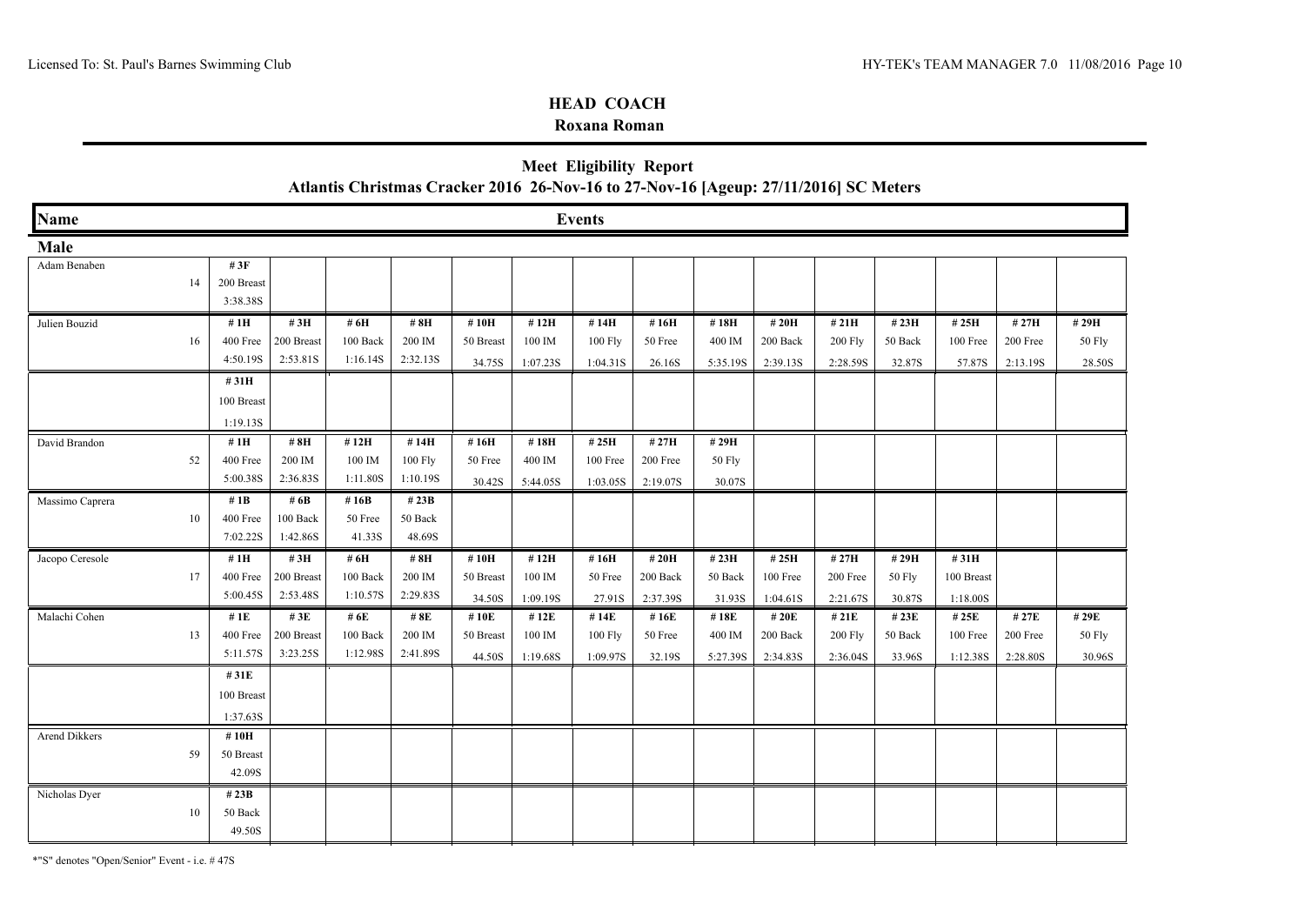#### **Roxana Roman**

|                   |     |                  |            |           |           |          |          |               |            |          |          |          |          |            |            | <b>Meet Eligibility Report</b><br>Atlantis Christmas Cracker 2016 26-Nov-16 to 27-Nov-16 [Ageup: 27/11/2016] SC Meters |  |  |  |  |  |  |  |  |  |  |  |  |  |
|-------------------|-----|------------------|------------|-----------|-----------|----------|----------|---------------|------------|----------|----------|----------|----------|------------|------------|------------------------------------------------------------------------------------------------------------------------|--|--|--|--|--|--|--|--|--|--|--|--|--|
| <b>Name</b>       |     |                  |            |           |           |          |          | <b>Events</b> |            |          |          |          |          |            |            |                                                                                                                        |  |  |  |  |  |  |  |  |  |  |  |  |  |
| Sebastian Evans   |     | # 1D             | #8D        | #12D      | #16D      | # 20D    | #25D     | #27D          | #31D       |          |          |          |          |            |            |                                                                                                                        |  |  |  |  |  |  |  |  |  |  |  |  |  |
|                   | 12  | 400 Free         | 200 IM     | 100 IM    | 50 Free   | 200 Back | 100 Free | 200 Free      | 100 Breast |          |          |          |          |            |            |                                                                                                                        |  |  |  |  |  |  |  |  |  |  |  |  |  |
|                   |     | 6:09.31S         | 3:15.06S   | 1:30.37S  | 33.15S    | 3:11.18S | 1:10.29S | 2:50.75S      | 1:50.12S   |          |          |          |          |            |            |                                                                                                                        |  |  |  |  |  |  |  |  |  |  |  |  |  |
| Gavriil Fakih     |     | # $1E$           | #3E        | #10E      | #12E      | #16E     | # 25E    | # 27E         | #31E       |          |          |          |          |            |            |                                                                                                                        |  |  |  |  |  |  |  |  |  |  |  |  |  |
|                   | 13  | 400 Free         | 200 Breast | 50 Breast | 100 IM    | 50 Free  | 100 Free | 200 Free      | 100 Breast |          |          |          |          |            |            |                                                                                                                        |  |  |  |  |  |  |  |  |  |  |  |  |  |
|                   |     | 5:48.37S         | 3:12.58S   | 42.38S    | 1:26.50S  | 33.12S   | 1:14.50S | 2:40.75S      | 1:29.83S   |          |          |          |          |            |            |                                                                                                                        |  |  |  |  |  |  |  |  |  |  |  |  |  |
| Inigo Fox Cockett |     | # 6F             | #23F       |           |           |          |          |               |            |          |          |          |          |            |            |                                                                                                                        |  |  |  |  |  |  |  |  |  |  |  |  |  |
|                   | 14  | 100 Back         | 50 Back    |           |           |          |          |               |            |          |          |          |          |            |            |                                                                                                                        |  |  |  |  |  |  |  |  |  |  |  |  |  |
|                   |     | 1:23.91S         | 37.98S     |           |           |          |          |               |            |          |          |          |          |            |            |                                                                                                                        |  |  |  |  |  |  |  |  |  |  |  |  |  |
| Themis Frigo      |     | # $3F$           | # $6F$     | # 8F      | #10F      | #12F     | #14F     | #16F          | #18F       | # 20F    | # 23F    | # 25F    | # 27F    | # 29F      | #31F       |                                                                                                                        |  |  |  |  |  |  |  |  |  |  |  |  |  |
|                   | 14  | 200 Breast       | 100 Back   | 200 IM    | 50 Breast | 100 IM   | 100 Fly  | 50 Free       | 400 IM     | 200 Back | 50 Back  | 100 Free | 200 Free | 50 Fly     | 100 Breast |                                                                                                                        |  |  |  |  |  |  |  |  |  |  |  |  |  |
|                   |     | 3:23.94S         | 1:16.30S   | 2:34.25S  | 38.80S    | 1:09.64S | 1:23.99S | 27.54S        | 6:08.39S   | 2:55.75S | 31.00S   | 1:00.90S | 2:20.37S | 30.22S     | 1:19.68S   |                                                                                                                        |  |  |  |  |  |  |  |  |  |  |  |  |  |
| Toby Fryers       |     | # $3F$           | # 6F       | #8F       | #10F      | #12F     | #16F     | #18F          | # 20F      | # 23F    | # 25F    | # 27F    | # 29F    | #31F       |            |                                                                                                                        |  |  |  |  |  |  |  |  |  |  |  |  |  |
|                   | 14  | 200 Breast       | 100 Back   | 200 IM    | 50 Breast | 100 IM   | 50 Free  | 400 IM        | 200 Back   | 50 Back  | 100 Free | 200 Free | 50 Fly   | 100 Breast |            |                                                                                                                        |  |  |  |  |  |  |  |  |  |  |  |  |  |
|                   |     | 2:48.26S         | 1:16.95S   | 2:44.76S  | 35.65S    | 1:15.81S | 30.65S   | 5:56.04S      | 2:53.44S   | 32.64S   | 1:05.78S | 2:28.94S | 33.75S   | 1:17.18S   |            |                                                                                                                        |  |  |  |  |  |  |  |  |  |  |  |  |  |
| Louis Grantham    |     | # 6F             | # $8F$     | #10F      | #12F      | #16F     | # 20F    | # 23F         | # 25F      | # 27F    | # 29F    |          |          |            |            |                                                                                                                        |  |  |  |  |  |  |  |  |  |  |  |  |  |
|                   | 14  | 100 Back         | 200 IM     | 50 Breast | 100 IM    | 50 Free  | 200 Back | 50 Back       | 100 Free   | 200 Free | 50 Fly   |          |          |            |            |                                                                                                                        |  |  |  |  |  |  |  |  |  |  |  |  |  |
|                   |     | 1:19.83S         | 2:49.35S   | 45.13S    | 1:18.10S  | 29.53S   | 3:02.49S | 36.46S        | 1:06.17S   | 2:29.91S | 35.65S   |          |          |            |            |                                                                                                                        |  |  |  |  |  |  |  |  |  |  |  |  |  |
| Adrian Gui        |     | #12D             | # 25D      |           |           |          |          |               |            |          |          |          |          |            |            |                                                                                                                        |  |  |  |  |  |  |  |  |  |  |  |  |  |
|                   | 12  | 100 IM           | 100 Free   |           |           |          |          |               |            |          |          |          |          |            |            |                                                                                                                        |  |  |  |  |  |  |  |  |  |  |  |  |  |
|                   |     | 1:33.63S         | 1:21.75S   |           |           |          |          |               |            |          |          |          |          |            |            |                                                                                                                        |  |  |  |  |  |  |  |  |  |  |  |  |  |
| Christopher Hardy |     | # 27D            |            |           |           |          |          |               |            |          |          |          |          |            |            |                                                                                                                        |  |  |  |  |  |  |  |  |  |  |  |  |  |
|                   | 12  | 200 Free         |            |           |           |          |          |               |            |          |          |          |          |            |            |                                                                                                                        |  |  |  |  |  |  |  |  |  |  |  |  |  |
|                   |     | 2:58.37S         |            |           |           |          |          |               |            |          |          |          |          |            |            |                                                                                                                        |  |  |  |  |  |  |  |  |  |  |  |  |  |
| Christopher King  |     | # 23B            |            |           |           |          |          |               |            |          |          |          |          |            |            |                                                                                                                        |  |  |  |  |  |  |  |  |  |  |  |  |  |
|                   | 10  | 50 Back          |            |           |           |          |          |               |            |          |          |          |          |            |            |                                                                                                                        |  |  |  |  |  |  |  |  |  |  |  |  |  |
|                   |     | 45.77S           |            |           |           |          |          |               |            |          |          |          |          |            |            |                                                                                                                        |  |  |  |  |  |  |  |  |  |  |  |  |  |
| Casper Martin     |     | # 25C            |            |           |           |          |          |               |            |          |          |          |          |            |            |                                                                                                                        |  |  |  |  |  |  |  |  |  |  |  |  |  |
|                   | -11 | $100\ \rm{Free}$ |            |           |           |          |          |               |            |          |          |          |          |            |            |                                                                                                                        |  |  |  |  |  |  |  |  |  |  |  |  |  |
|                   |     | 1:28.02S         |            |           |           |          |          |               |            |          |          |          |          |            |            |                                                                                                                        |  |  |  |  |  |  |  |  |  |  |  |  |  |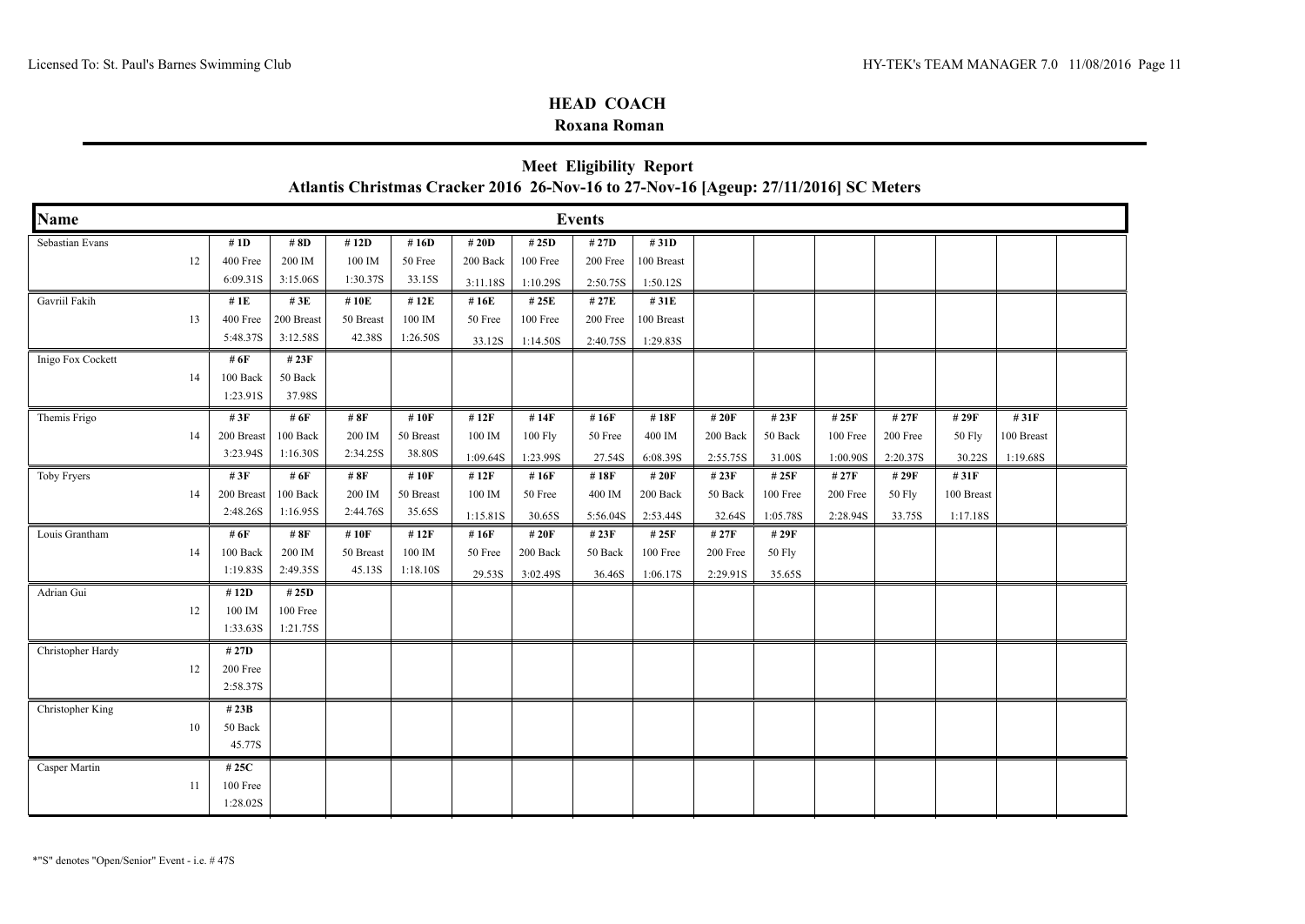### **Roxana Roman**

| Atlantis Christmas Cracker 2016 26-Nov-16 to 27-Nov-16 [Ageup: 27/11/2016] SC Meters |    |                                          |                                  |                               |                                |                                |                            |                             |                           |                            |                               |                              |                            |                               |                                           |                           |
|--------------------------------------------------------------------------------------|----|------------------------------------------|----------------------------------|-------------------------------|--------------------------------|--------------------------------|----------------------------|-----------------------------|---------------------------|----------------------------|-------------------------------|------------------------------|----------------------------|-------------------------------|-------------------------------------------|---------------------------|
| <b>Name</b>                                                                          |    | <b>Events</b>                            |                                  |                               |                                |                                |                            |                             |                           |                            |                               |                              |                            |                               |                                           |                           |
| Nicholas McChesney                                                                   | 54 | #1H<br>400 Free<br>5:28.06S              | #16H<br>50 Free<br>30.23S        | #25H<br>100 Free<br>1:02.95S  | # 27H<br>200 Free<br>2:27.37S  |                                |                            |                             |                           |                            |                               |                              |                            |                               |                                           |                           |
| Jack McPhillips                                                                      | 10 | # 6B<br>100 Back<br>1:40.57S             | #10B<br>50 Breast<br>57.41S      | # $16B$<br>50 Free<br>44.57S  | # 23B<br>50 Back<br>47.95S     | #31B<br>100 Breast<br>2:05.50S |                            |                             |                           |                            |                               |                              |                            |                               |                                           |                           |
| Malcolm Munro                                                                        | 69 | #10H<br>50 Breast<br>39.67S              |                                  |                               |                                |                                |                            |                             |                           |                            |                               |                              |                            |                               |                                           |                           |
| Patrick Nelson                                                                       | 48 | #1H<br>400 Free<br>5:08.26S              | # 6H<br>100 Back<br>1:16.48S     | #16H<br>50 Free<br>29.36S     | #27H<br>200 Free<br>2:22.82S   |                                |                            |                             |                           |                            |                               |                              |                            |                               |                                           |                           |
| Cameron Nelson                                                                       | 11 | #12C<br>100 IM<br>1:33.63S               | #16C<br>50 Free<br>36.69S        | # 27C<br>200 Free<br>3:15.06S | #31C<br>100 Breast<br>1:46.43S |                                |                            |                             |                           |                            |                               |                              |                            |                               |                                           |                           |
| Cian Newland                                                                         | 12 | #12D<br>100 IM<br>1:33.46S               |                                  |                               |                                |                                |                            |                             |                           |                            |                               |                              |                            |                               |                                           |                           |
| <b>Benedict Owens</b>                                                                | 14 | # $1F$<br>400 Free<br>4:55.06S           | # $3F$<br>200 Breast<br>3:06.28S | # 6F<br>100 Back<br>1:24.19S  | # $8F$<br>200 IM<br>2:37.24S   | #10F<br>50 Breast<br>42.25S    | #12F<br>100 IM<br>1:18.10S | #14F<br>100 Fly<br>1:12.50S | #16F<br>50 Free<br>28.65S | #18F<br>400 IM<br>5:31.25S | # 20F<br>200 Back<br>2:55.13S | # 21F<br>200 Fly<br>2:44.65S | # 23F<br>50 Back<br>38.00S | # 25F<br>100 Free<br>1:03.83S | # 27F<br>$200\,\mathrm{Free}$<br>2:21.78S | # 29F<br>50 Fly<br>32.88S |
|                                                                                      |    | #31F<br>100 Breast<br>1:28.53S           |                                  |                               |                                |                                |                            |                             |                           |                            |                               |                              |                            |                               |                                           |                           |
| Thomas Owens                                                                         | 16 | #1H<br>400 Free<br>4:11.67S              | #3H<br>200 Breast<br>2:49.75S    | # 6H<br>100 Back<br>1:09.75S  | #8H<br>200 IM<br>2:21.03S      | #10H<br>50 Breast<br>36.50S    | #12H<br>100 IM<br>1:07.82S | #14H<br>100 Fly<br>1:06.97S | #16H<br>50 Free<br>26.87S | #18H<br>400 IM<br>4:51.10S | # 20H<br>200 Back<br>2:22.61S | #21H<br>200 Fly<br>2:25.57S  | #23H<br>50 Back<br>31.57S  | #25H<br>100 Free<br>56.92S    | #27H<br>200 Free<br>2:00.62S              | #29H<br>50 Fly<br>30.57S  |
|                                                                                      |    | #31H<br>$100~\mathrm{Breat}$<br>1:18.44S |                                  |                               |                                |                                |                            |                             |                           |                            |                               |                              |                            |                               |                                           |                           |

**Meet Eligibility Report**